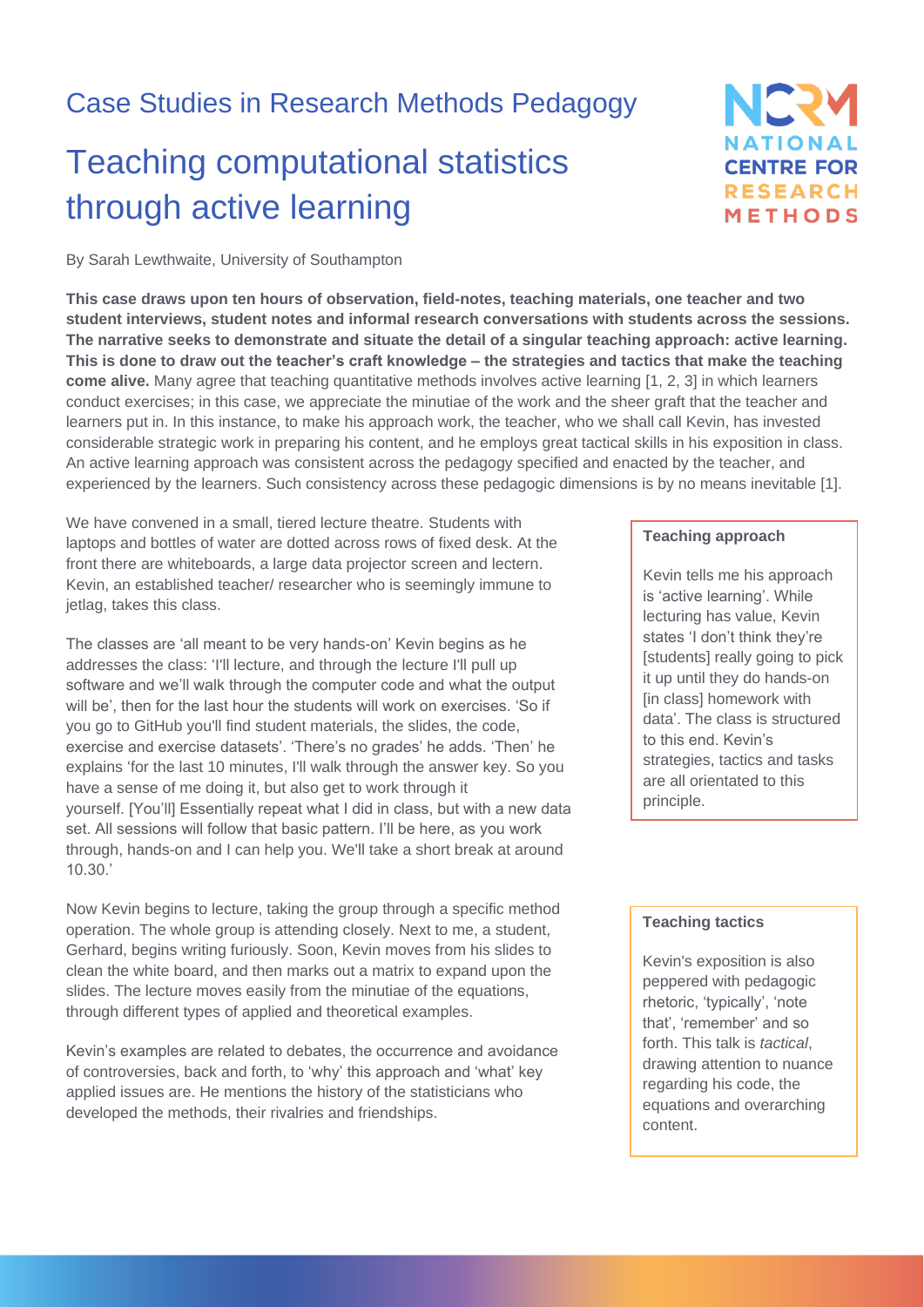Prepared examples are deployed fluently from multiple disciplines, in concrete terms (code from actual experiments from multiple disciplines, medicine and education) alongside more spontaneous context: 'social psychology has been criticised a lot recently…', 'if you've done econometrics, you've probably seen this already'. He identifies whether something (a framework, a model) is rare, the limits, challenges and benefits of using a given method in a particular way, as well as giving some information that gestures to the status of method, how it's commonly used and where.

Kevin also assails impromptu points of interests, for example, what journals are looking for or what content is untouched by contemporary textbooks. He flips back and forth within the slides to cast insight on use of specific equations in light of a new scenario, or alternative/additional application.

Kevin moves to the light switch and checks, 'Is that highly visible to everyone in the back?' The class is nodding. With his laptop broadcasting its screen through the projector, we now see Kevin switching between code libraries and statistical package R. There is code for the students to manipulate.

He begins working with R. 'So I'm going to run a little loop - you don't need to know R programming because I've got a little bit of code you can use later...'. In this part of the class, the depth of preparation becomes visible:

'So let's take a look, I've got data for that too'.

'For completeness, I wrote the whole thing out … So I coded it two ways'

'again, this isn't how you would usually do it, this is an instructive example'

Robyn, a student (and an associate professor and methods teacher, herself) whispers to me 'this is the gold standard'. Later we talk and she explains:

> Kevin's structure [is] the gold standard … everywhere else I've seen this, it's been the most effective. You want to start off with framing it, right? And then you present the theoretical specification, and you move back and forth between real world examples, so to contextualise it, right? And then you come with a problem that's using software, okay. And then you give students the opportunity to practice, and kind of alter [it] a little bit, so it's, so now you're testing their range of thinking ... I think that's really, really effective, but that kind of pedagogy would not be effective if you are not organised.

#### STRATEGIC USE of EXAMPLES

The presentation and interaction with the data is carefully ordered and planned through strategically chosen examples: 'The first group we can learn about ...', 'I'll show you here, what we're going to do…', '[this] is a great example, it's got [x, y, z] it's got everything'.

#### STRATEGIC USE of RESOURCES

Mirroring the move between (strategic) prepared content and more tactical delivery, Kevin's interaction with different learning resources is notable. Slides are heavy with tables, equations, bullet points and occasional graphs. Kevin then diverts to the whiteboard to provide additional visualisations. He is focussing on teaching through data and code, and the pedagogic rhetoric reflects this. He illustrates - 'You can see in the data'; tests - 'what has to be true here?'; evaluates - 'but what's wrong with this..?'; modelling how value is placed. As the exposition moves to demonstration, Kevin's tactical pedagogic repertoire adapts accordingly.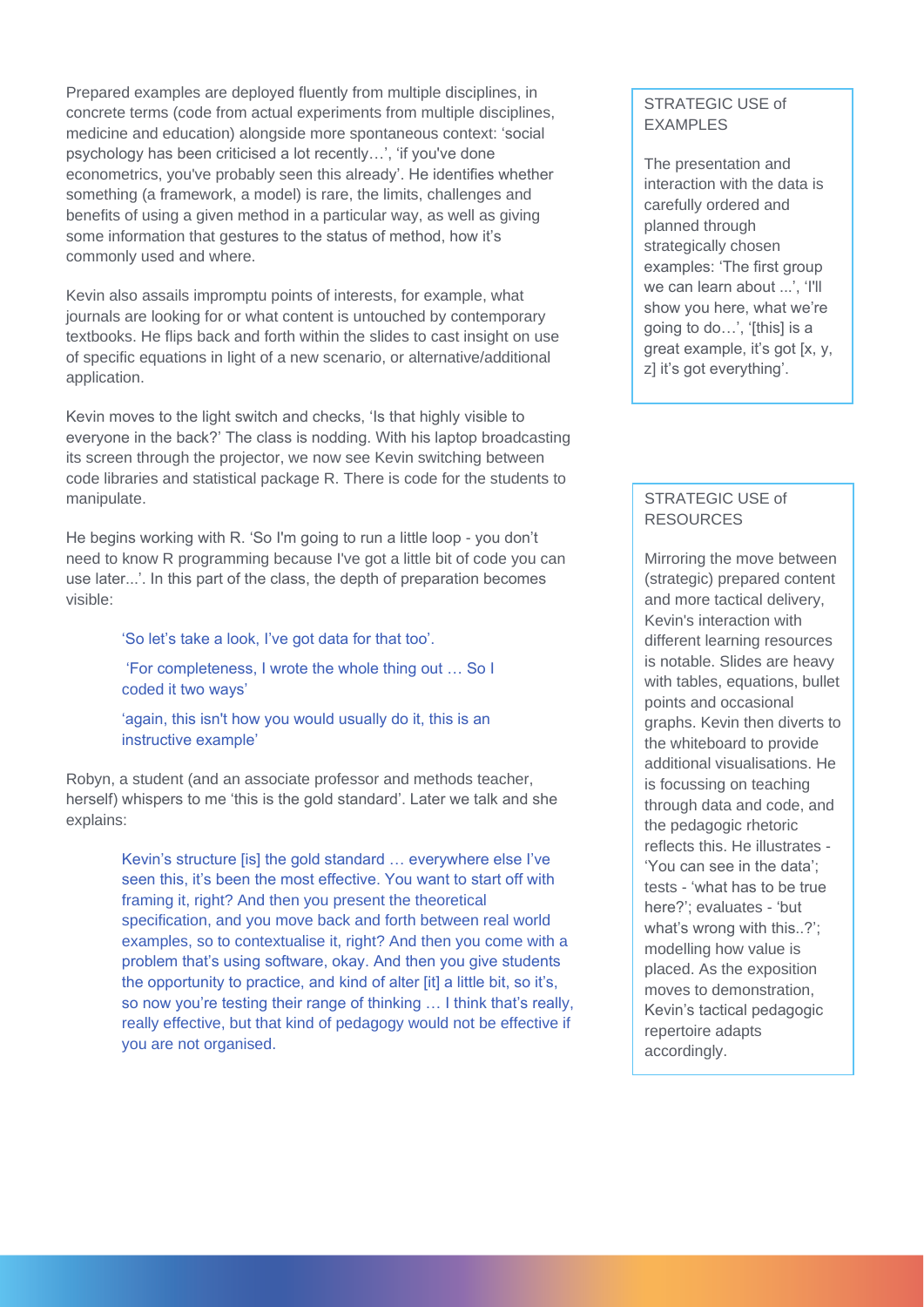Organisation is not the sum of the challenge, however, as Kevin explains:

the other flipside is, it's actually easier to get the students to the point where they can spit something out of a computer, [but] statistics is only relevant if you can be very clear and interpret what comes out of that computer, because computers … they're very smart and very dumb, they can spit out pure nonsense.

But I think the [in-class] homework is where that, … And it's easier to say 'well let's go and find a good dataset and maybe we'll just skip this one'. So to me actually one of the more important pedagogical aspects is, I mean I have to be clear in class, but then what is more important is actually setting up a set of exercises for every topic, and making sure they've worked through it.

As Kevin starts to 'Walk Through' the code, he begins to think aloud, taking the class through his reasoning and concrete actions, whilst gesturing to the statistical rules and coding grammar that he's adhering to. R Studio mediates this activity both as a frame and as a tool. Kevin locates his actions both conceptually: 'Basic principles are always the same …' whilst highlighting technical skill, 'the only way to do this really is with a computer … so we'll let the computer take care of this'. The two facets of methods competency, theory and technique, are clearly applied and specified: 'This is one of those things that is very easy to see on a computer but less obvious in the framework'.

Kevin is moving swiftly between his slides, live code, the whiteboard and the problems set out in the worksheet. As a researcher, taking photos and making recordings alongside a mess of notes is challenging, so it must be so for the students. Gerhard is still notetaking at pace; 'when I write it down I remember better' he says. Christa finds this is very advanced, 'it's hard to keep up' she reflects mid-course, adding 'I can because I have some background knowledge.'

Once the walk-through is complete and outputs demonstrated, Kevin turns to the in-class homework: 'I personally think this kind of exercise is very interesting'. Exercise IV is brought up on the projector. 'There are some nice subtle things going on there', Kevin continues. 'So let's have a crack at that. I'll be here to answer questions'. Those without laptops begin to negotiate with their neighbours - there is some murmuring around the room. The students are pulling up GitHub and opening the files and examples on their screens.

Kjeld helps Gerhard to find the right files, 'Did you download the right one?', 'I downloaded it yesterday, so...'

Kevin directs, 'all the data is in Stata but you can redirect into R. You guys know how to do it?' Kevin takes them through how to add to R, 'I tend to use Stata data files and then move into R, so I can keep clean data files elsewhere.' He clarifies which files are necessary to the worksheet task. The students' progress with Kevin's 'homework in class'.

#### PEDAGOGIC CHALLENGE

At interview, Kevin speaks of the 'load on the instructor' directly. 'Mining datasets, writing the exercises and writing the answer key' are some of the 'most challenging aspects of teaching statistics'. 'That can be very timeconsuming, and it's easy to just say, "No, let's not have a homework on this topic", but that's actually 90% of, not just them doing it, but then after they do it, stepping back and reviewing every aspect of it post- [exercise].'

#### **STUDENT STRATEGIES**

Some students had active strategies for managing their learning, particularly in terms of multi-modal notetaking. Robyn reflects: 'the important things he [Kevin] would say that are not in the notes or in the R student files ... so for the lecture. I get the slides ahead of time. I have to be organised, and I need to organise the files the way that I learn …So I took his [Kevin's] organisation and I adapted it. For example, I like all my R files in one folder… so that when I pull them outup in R, when I set my working directories, all coming from one … next for the lectures, I have PDF files, and then I just use the Note feature in PDF to write notes next to something. Like say if he said, "[X] is [X] whether they'd assigned a treatment or not", right?